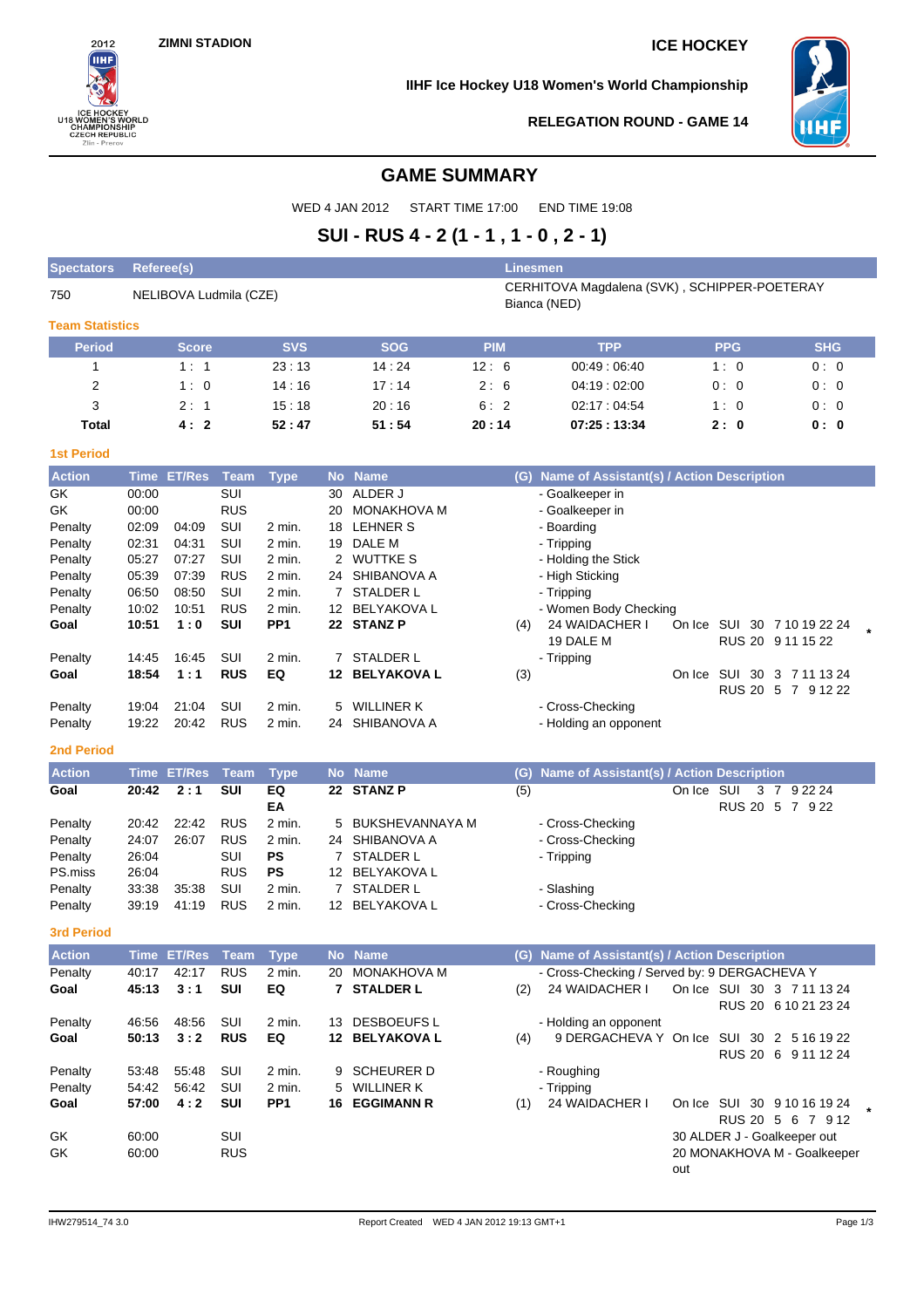

# **IIHF Ice Hockey U18 Women's World Championship**



## **RELEGATION ROUND - GAME 14**

### **Goalkeeper Records**

### **Team : SUI - Switzerland Team : RUS - Russia**

| No Name         | SOG | <b>SVS</b> | <b>MIP</b> | No Name                | <b>SOG</b> | <b>SVS</b> | MIP.  |
|-----------------|-----|------------|------------|------------------------|------------|------------|-------|
| 30 ALDER Janine | 54  | 52         | 60:00      | 20 MONAKHOVA Margarita | -51        | 47         | 60:00 |
| ZANETTI Anja    |     |            |            | MOROZOVA Nadezhda      |            |            |       |

### **Game Statistics**

| Team: SUI (red)    |                           |                |             |             |             |          |             |          |        |          |                |                      |                        |                |
|--------------------|---------------------------|----------------|-------------|-------------|-------------|----------|-------------|----------|--------|----------|----------------|----------------------|------------------------|----------------|
|                    | Head Coach: SCHAR Dominik |                |             |             |             |          |             |          |        |          |                | <b>Shots on Goal</b> |                        |                |
| <b>No Pos</b>      | <b>Name</b>               | G              | A           | P           | <b>PIM</b>  | FO+      | FO-         | $FO+/-$  | FO%    |          | $\overline{2}$ | 3                    | <b>TS</b><br><b>OT</b> | $+/-$          |
| 5 D                | <b>WILLINER Karin</b>     | 0              | 0           | $\mathbf 0$ | 4           | 0        | 0           | 0        | 0.00   | 0        | 0              |                      |                        | $-1$           |
| 10 D               | <b>ALTMANN Livia</b>      | 0              | 0           | 0           | 0           | 0        |             | 0        | 0.00   | 0        | 0              |                      |                        | 0              |
| $\mathsf{F}$<br>16 | <b>EGGIMANN Romy</b>      |                | 0           |             | 0           | 4        |             | 3        | 80.00  |          | $\mathbf 0$    |                      | 2                      | $-1$           |
| F<br>19            | DALE Mariko +A            | 0              |             |             | 2           | 15       | 12          | 3        | 55.56  | 0        |                |                      |                        | $-1$           |
| 22 F               | STANZ Phoebe +C           | $\overline{2}$ | $\mathbf 0$ | 2           | 0           | 1        | 2           | $-1$     | 33.33  | 7        | 4              | 4                    | 15                     | 0              |
| 3 D                | <b>GUBLER Nicole</b>      | 0              | 0           | $\Omega$    | 0           | 0        | $\Omega$    | 0        | 0.00   | 0        | 0              |                      |                        | $+1$           |
| D<br>7             | <b>STALDER Lara</b>       |                | 0           |             | 6           | 0        | $\Omega$    | $\Omega$ | 0.00   | 4        | 3              | 6                    | 13                     | $+1$           |
| 11 F               | <b>RUEGG Dominique</b>    | 0              | 0           | 0           | 0           |          | 0           | 1        | 100.00 |          | $\overline{2}$ |                      | 4                      | 0              |
| F<br>13            | <b>DESBOEUFS Laura</b>    | $\mathbf 0$    | 0           | 0           | 2           | 5        | 4           | 1        | 55.56  | 0        |                | 0                    |                        | $\overline{0}$ |
| 24 F               | WAIDACHER Isabel +A       | $\Omega$       | 3           | 3           | $\mathbf 0$ |          | 3           | $-2$     | 25.00  | 0        |                | 3                    | 4                      | $+1$           |
| 2 D                | <b>WUTTKE Selina</b>      | 0              | 0           | 0           | 2           | $\Omega$ |             | $-1$     | 0.00   | 0        | 2              | 0                    | 2                      | $-1$           |
| D<br>9             | <b>SCHEURER Dominique</b> | 0              | 0           | 0           | 2           | 0        | 0           | 0        | 0.00   | 0        | 0              | 0                    | 0                      | $+1$           |
| 12 F               | <b>BIGLER Jana</b>        | 0              | $\Omega$    | $\Omega$    | 0           | $\Omega$ | $\Omega$    | 0        | 0.00   | 1        |                | $\overline{2}$       | 4                      | 0              |
| F<br>15            | POSCHUNG Valeska          | 0              | 0           | 0           | 0           | 0        | 0           | 0        | 0.00   | 0        | 0              | 0                    | 0                      | 0              |
| F<br>18            | <b>LEHNER Stephanie</b>   | $\Omega$       | $\Omega$    | $\Omega$    | 2           | 7        | 6           |          | 53.85  | $\Omega$ | $\overline{2}$ | $\Omega$             | $\overline{2}$         | $\mathbf 0$    |
| 25 F               | CIPRIANI Tiziana          | 0              | 0           | 0           | 0           | 0        | $\mathbf 0$ | 0        | 0.00   | 0        | 0              | 0                    | 0                      | $\overline{0}$ |
| GK                 | ZANETTI Anja              | 0              | 0           | 0           | 0           |          |             |          |        | 0        | $\Omega$       | 0                    | 0                      |                |
| GK<br>30           | ALDER Janine (BP)         | 0              | 0           | 0           | 0           |          |             |          |        | 0        | 0              | 0                    | 0                      |                |
| Total              |                           | 4              | 4           | 8           | 20          | 34       | 29          | 5        | 53.97  | 14       | 17             | 20                   | 51                     |                |

### **Team : RUS (white)**

| Head Coach: ULYANKIN Alexander |                                                                                                                 |          |          |            |                |               |             |       |                |                |                |                |                                                                                                                                                                                                 |
|--------------------------------|-----------------------------------------------------------------------------------------------------------------|----------|----------|------------|----------------|---------------|-------------|-------|----------------|----------------|----------------|----------------|-------------------------------------------------------------------------------------------------------------------------------------------------------------------------------------------------|
| <b>Name</b>                    | G                                                                                                               | A        | P        | <b>PIM</b> | $FO+$          | FO-           | $FO+/-$     | FO%   |                | $\overline{2}$ | 3              | <b>OT</b>      | $+/-$                                                                                                                                                                                           |
| BUKSHEVANNAYA Maria +A         | 0                                                                                                               | $\Omega$ | $\Omega$ | 2          | $\Omega$       | $\Omega$      | $\Omega$    | 0.00  | 2              | $\Omega$       | 1              |                | 0                                                                                                                                                                                               |
| DYUPINA Yevgenia               | 0                                                                                                               | 0        | 0        | 0          | 1              | 5             | $-4$        | 16.67 | 2              | 0              | 2              |                | $\mathbf 0$                                                                                                                                                                                     |
| <b>DERGACHEVA Yelena</b>       | 0                                                                                                               |          |          | 0          | 12             | 10            | 2           | 54.55 | 3              |                | 3              |                | $+1$                                                                                                                                                                                            |
| BELYAKOVA Lyudmila (BP)        | 2                                                                                                               | $\Omega$ | 2        | 4          | $\overline{2}$ | 6             | $-4$        | 25.00 | 3              |                | 4              |                | $+2$                                                                                                                                                                                            |
| GONCHARENKO Angelina +A        | 0                                                                                                               | 0        | 0        | $\Omega$   | $\Omega$       | $\Omega$      | $\Omega$    | 0.00  | $\overline{2}$ |                | $\overline{2}$ |                | $\mathbf 0$                                                                                                                                                                                     |
| SHIBANOVA Tatyana              | 0                                                                                                               | 0        | 0        | 0          |                | 4             | $-3$        | 20.00 | 1              | 1              | 0              |                | $+1$                                                                                                                                                                                            |
| AKMANAYEVA Tatyana             | 0                                                                                                               | 0        | 0        | 0          | 0              |               | $-3$        | 0.00  | 0              | 0              | 0              |                | $\mathbf 0$                                                                                                                                                                                     |
| <b>BAIBAKOVA Xenia</b>         | 0                                                                                                               | $\Omega$ | 0        | 0          | 8              | 4             | 4           | 66.67 | 1              | 0              |                |                | 0                                                                                                                                                                                               |
| NIKOLAYEVA Yekaterina          | 0                                                                                                               | 0        | 0        | 0          | $\mathbf 0$    | $\mathbf 0$   | $\mathbf 0$ | 0.00  | 1              | 0              | $\Omega$       |                | 0                                                                                                                                                                                               |
| SHIBANOVA Anna                 | 0                                                                                                               | $\Omega$ | $\Omega$ | 6          | $\mathbf 0$    | $\Omega$      | $\Omega$    | 0.00  | 5              | $\mathbf 0$    | $\Omega$       |                | 0                                                                                                                                                                                               |
| YEGOROVA Viktoriya             | 0                                                                                                               | $\Omega$ | 0        | 0          | 0              | $\Omega$      | 0           | 0.00  | 0              | $\overline{2}$ | 1              |                | 0                                                                                                                                                                                               |
|                                | 0                                                                                                               | 0        | 0        | 0          | 0              | 0             | $\Omega$    | 0.00  | 0              | 0              | $\mathbf 0$    |                | 0                                                                                                                                                                                               |
|                                | 0                                                                                                               | $\Omega$ | 0        | 0          | 2              |               |             | 66.67 | 0              | 0              | 0              |                | $-1$                                                                                                                                                                                            |
| <b>ISANBAYEVA Renata</b>       | 0                                                                                                               | $\Omega$ | 0        | 0          | $\mathbf 0$    | 0             | 0           | 0.00  | 0              | 0              | 0              |                | $\mathbf 0$                                                                                                                                                                                     |
|                                | 0                                                                                                               | 0        | 0        | 0          |                |               |             | 75.00 | 4              |                |                |                | $-1$                                                                                                                                                                                            |
| <b>TIMOFEYEVA Kristina</b>     | 0                                                                                                               | 0        | 0        | 0          | 0              | 0             | 0           | 0.00  | 0              | 0              | 0              |                | 0                                                                                                                                                                                               |
|                                | 0                                                                                                               | $\Omega$ | $\Omega$ | 0          | 0              | $\Omega$      | $\Omega$    | 0.00  | 0              | 0              | $\Omega$       |                | 0                                                                                                                                                                                               |
|                                | $\Omega$                                                                                                        | $\Omega$ | 0        | 0          | 0              | 0             | $\mathbf 0$ | 0.00  | 0              |                | $\Omega$       |                | 0                                                                                                                                                                                               |
| ZAKHAROVA Yekaterina           | 0                                                                                                               | $\Omega$ | $\Omega$ | 0          |                | $\Omega$      | $\Omega$    | 0.00  | 0              | 1              | 0              |                | $-1$                                                                                                                                                                                            |
| MOROZOVA Nadezhda              | 0                                                                                                               | $\Omega$ | 0        | 0          |                |               |             |       | 0              | 0              | $\mathbf{0}$   |                |                                                                                                                                                                                                 |
| MONAKHOVA Margarita            | 0                                                                                                               | 0        | 0        | 2          |                |               |             |       | 0              | 0              | 0              |                |                                                                                                                                                                                                 |
|                                | $\mathbf{2}$                                                                                                    |          | 3        | 14         | 29             | 34            | -5          | 46.03 | 24             | 14             | 16             |                |                                                                                                                                                                                                 |
|                                | <b>BATALOVA Maria</b><br><b>BULATOVA Diana</b><br>PAVLOVA Valeria +C<br>KITAYEVA Tatiana<br>SHEPELINSKAYA Maria |          |          |            |                | 3<br>$\Omega$ | 3           | 2     |                |                | 5<br>2         | $\overline{2}$ | Shots on Goal<br><b>TS</b><br>3<br>4<br>7<br>8<br>5<br>2<br>0<br>$\overline{2}$<br>1<br>5<br>3<br>$\mathbf 0$<br>0<br>$\mathbf 0$<br>11<br>0<br>0<br>$\overline{2}$<br>1<br>$\Omega$<br>0<br>54 |